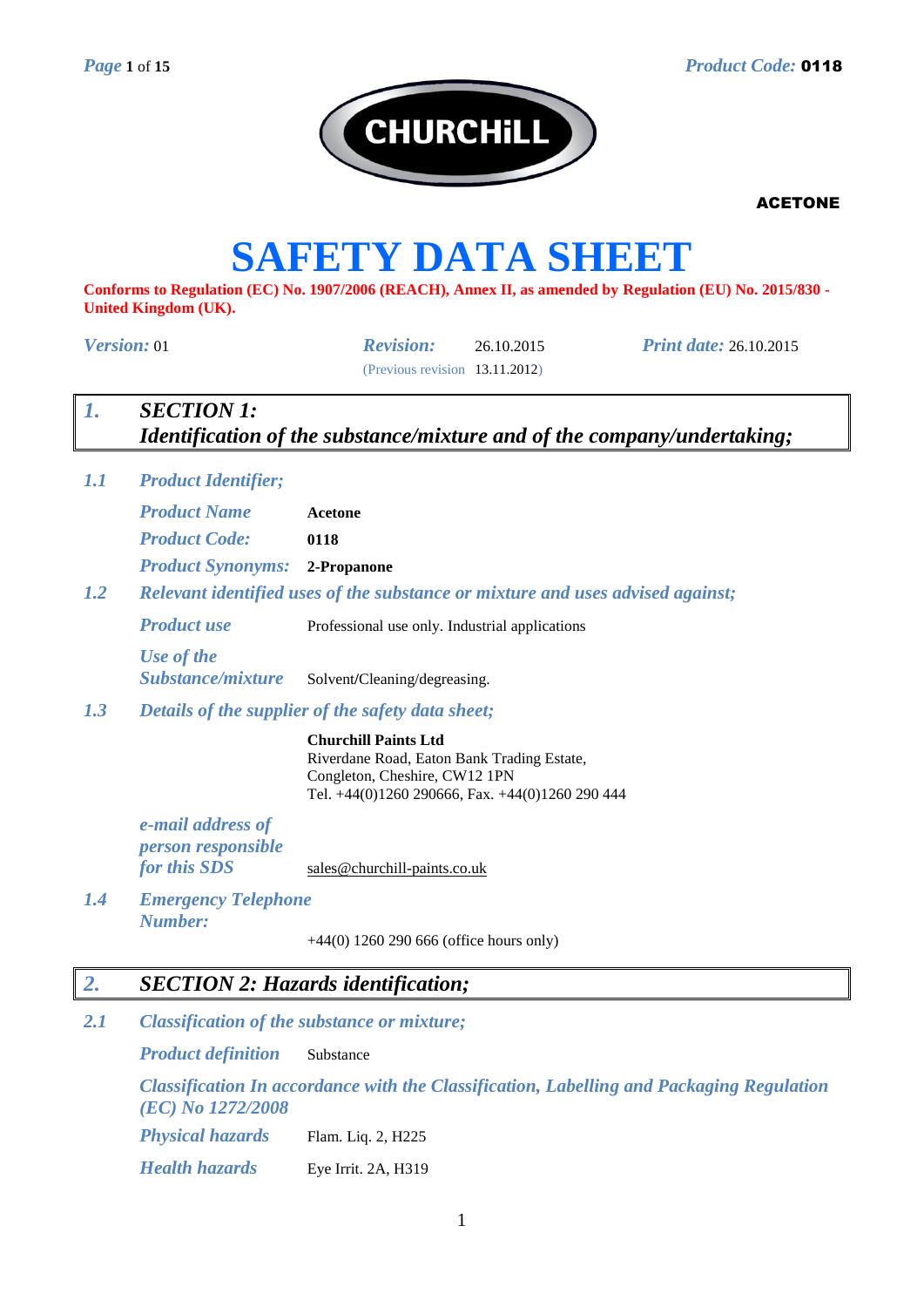

STOT SE 3, H336 EUH066

*Environmental hazards* Not Classified

The product is classified as hazardous according to Regulation (EC) 1272/2008 as amended. See Section 16 for the full text of the H statements declared above.

See Section 11 for more detailed information on health effects and symptoms.

#### *2.2 Label elements*

*Hazard pictograms*



| $\sim$ $\sim$ $\sim$ $\sim$ $\sim$ $\sim$ $\sim$ $\sim$ |                                                                |
|---------------------------------------------------------|----------------------------------------------------------------|
| <b>Hazard statements</b>                                | H225 - Highly flammable liquid and vapour.                     |
|                                                         | H319 - Causes serious eye irritation.                          |
|                                                         | H336 - May cause drowsiness or dizziness.                      |
|                                                         | EUH066 - Repeated exposure may cause skin dryness or cracking. |

#### *Precautionary Statements*

| <b>Prevention</b>                      | P210 - Keep away from heat, hot surfaces, sparks, open flames and other ignition<br>sources. No smoking.<br>P233 - Keep container tightly closed<br>P243 Take precautionary measures against static discharge.<br>P261 - Avoid breathing mist, spray, vapours                                                                                      |
|----------------------------------------|----------------------------------------------------------------------------------------------------------------------------------------------------------------------------------------------------------------------------------------------------------------------------------------------------------------------------------------------------|
| <b>Response</b>                        | $P303+361+353$ - IF ON SKIN (or hair): Take off immediately all contaminated<br>clothing. Rinse skin with water/shower.<br>P305+351+338 - IF IN EYES: Rinse cautiously with water for several minutes.<br>Remove contact lenses, if present and easy to do. Continue rinsing.<br>P308+313 - IF exposed or concerned: Get medical advice/attention. |
| <b>Storage</b>                         | $P403 + P235$ – Store in a well-ventilated place. Keep cool.                                                                                                                                                                                                                                                                                       |
| <b>Disposal</b>                        | Not applicable                                                                                                                                                                                                                                                                                                                                     |
| <b>Hazardous</b><br><i>Ingredients</i> | Not applicable                                                                                                                                                                                                                                                                                                                                     |
| <b>Supplemental</b><br>label elements  | Not applicable                                                                                                                                                                                                                                                                                                                                     |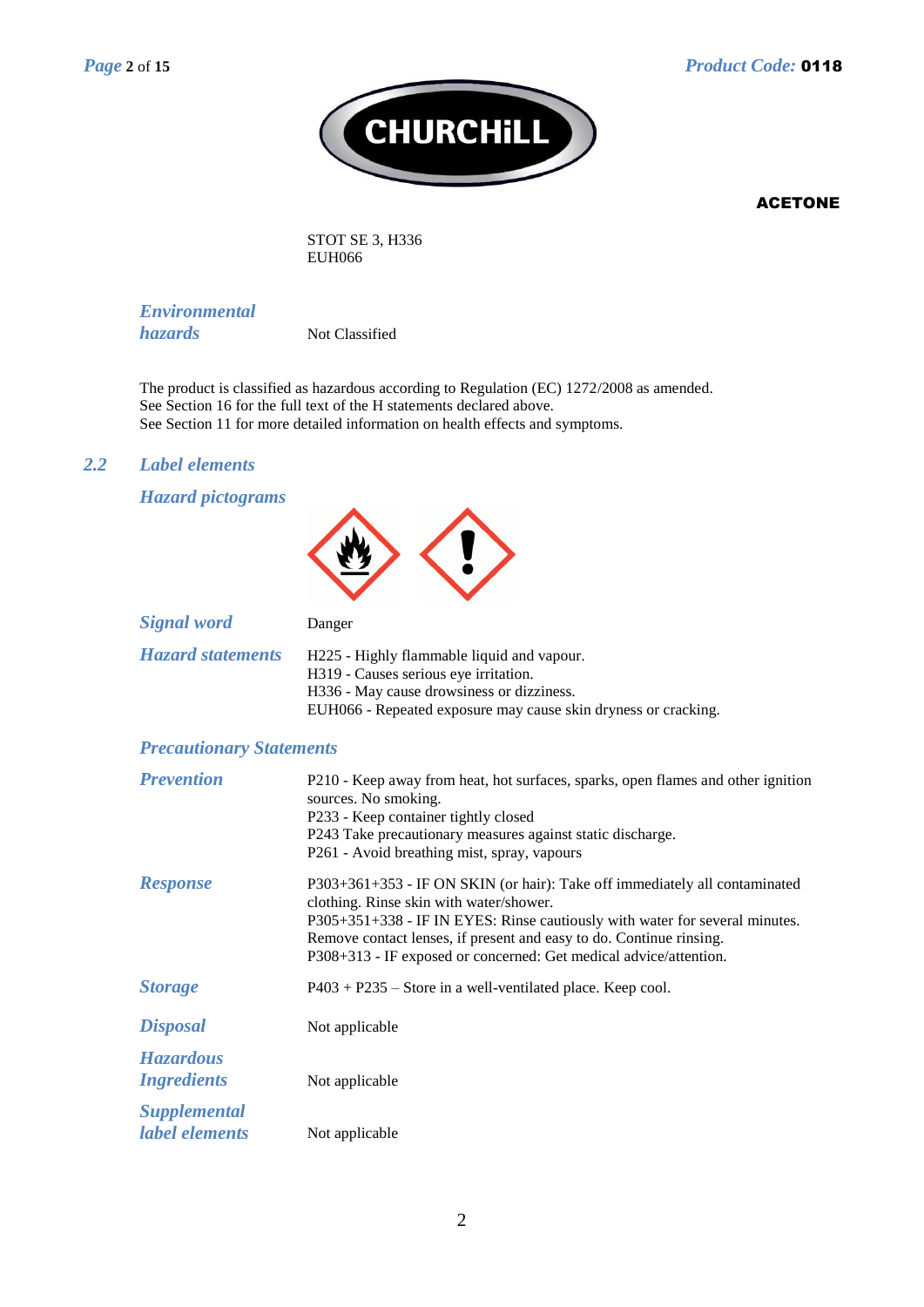

*Annex XVII – Restrictions on the manufacture, placing on the market and use of certain dangerous substances, mixtures and articles.* Not applicable

2.3. Other hazards **PBT:** This product is not identified as a PBT/vPvB substance.

# *3. SECTION 3: Composition/information on ingredients*

#### *3.1 Substances* Substance

| <b>REACH</b><br><b>Registration</b><br><b>Number</b> | <b>Chemical</b><br>name | % by<br>wt. | CAS No.   | EC No.<br><b>EINEC</b><br>$\bm{S}$ | <b>Index No.</b>     | <b>Classification</b><br><b>Regulation (EC)</b><br>No.1272/2008<br>[CLP]           |
|------------------------------------------------------|-------------------------|-------------|-----------|------------------------------------|----------------------|------------------------------------------------------------------------------------|
| 01-2119471330-49                                     | <b>ACETONE</b>          | 100         | $67-64-1$ | 200-662-2                          | $606 - 001 - 00 - 8$ | Flam. Liq. 2; Eye<br>Irrit. 2; STOT<br>SE 3; H225, H319,<br>H336,<br><b>EUH066</b> |

*The Full Text for all Hazard Statements on this SDS is displayed in Section 16.*

# *4. SECTION 4: First aid measures*

#### *4.1. Description of first aid measures*

| Eye contact         | Check for and remove any contact lenses. Immediately flush eyes with running water<br>for at least 15 minutes, keeping eyelids open. Seek immediate medical attention.                                                                                |
|---------------------|-------------------------------------------------------------------------------------------------------------------------------------------------------------------------------------------------------------------------------------------------------|
| <b>Inhalation</b>   | If spray/mist has been inhaled, proceed as follows. Move affected person to fresh air<br>and keep warm and at rest in a position comfortable for breathing. If breathing stops,<br>provide artificial respiration. Get medical attention immediately. |
| <b>Skin contact</b> | Remove contaminated clothing immediately and wash skin with soap and water.                                                                                                                                                                           |
| <i>Ingestion</i>    | If swallowed, seek medical advice immediately and show the container or label.<br>Keep person warm and at rest. Do NOT induce vomiting.                                                                                                               |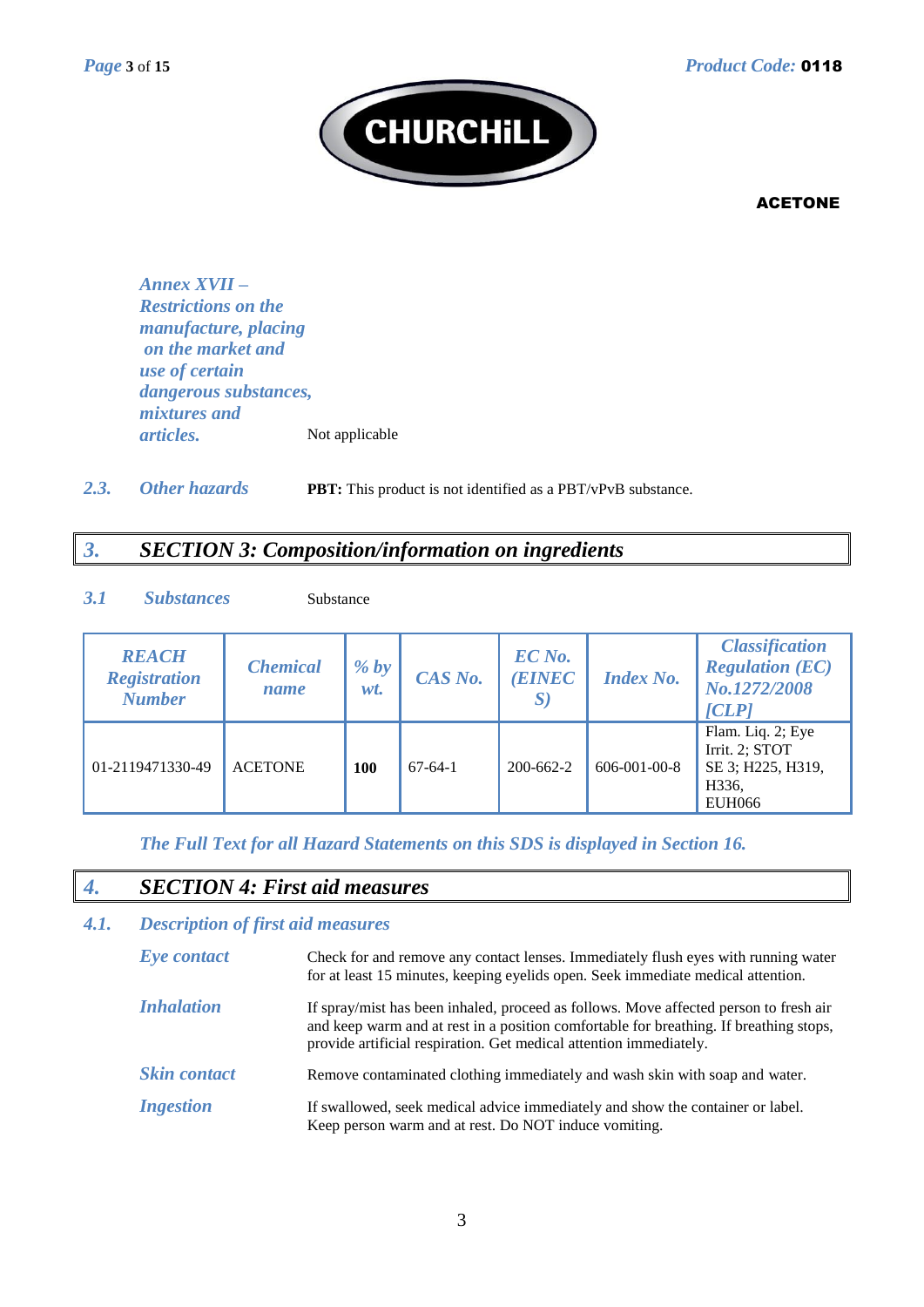

|      | <b>Protection of</b><br>first-aiders | No action shall be taken involving any personal risk or without suitable training. If it                                                                                                                                  |
|------|--------------------------------------|---------------------------------------------------------------------------------------------------------------------------------------------------------------------------------------------------------------------------|
|      |                                      | is suspected that fumes are still present, the rescuer should wear an appropriate mask<br>or self-contained breathing apparatus. It may be dangerous to the person providing<br>aid to give mouth-to-mouth resuscitation. |
| 4.2. |                                      | Most important symptoms and effects, both acute and delayed                                                                                                                                                               |
|      | Eye contact                          | There may be irritation and pain.                                                                                                                                                                                         |
|      | <b>Inhalation</b>                    | There may be irritation of the throat with a feeling of tightness in the chest. There<br>may be a feeling of tightness in the chest with shortness of breath.                                                             |
|      | <b>Skin contact</b>                  | There may be redness or whiteness of the skin in the area of exposure. An itchy rash<br>may occur at the site of contact.                                                                                                 |
|      | <b>Ingestion</b>                     | Severe poisoning can cause unconsciousness and severe and persistent nausea and<br>vomiting.                                                                                                                              |
|      | Delayed / immediate                  |                                                                                                                                                                                                                           |
|      | effects                              | There may be drowsiness, slurred speech, muscular weakness, muscle twitching,<br>tremor, blurred vision, dilated pupils and shock. There may be vomiting and<br>diarrhoea.                                                |
| 4.3. |                                      | Indication of any immediate medical attention and special treatment needed                                                                                                                                                |
|      | <b>Notes to physician</b>            | Treat symptomatically. Contact poison treatment specialist immediately if large<br>quantities have been ingested or inhaled.                                                                                              |
|      | <b>Immediate</b> / special           |                                                                                                                                                                                                                           |
|      | treatment:                           | Eye bathing equipment should be available on the premises.                                                                                                                                                                |
| 5.   |                                      | <b>SECTION 5: Firefighting measures</b>                                                                                                                                                                                   |
|      |                                      |                                                                                                                                                                                                                           |

# *5.1. Extinguishing media*

| <b>Suitable</b><br>extinguishing<br>media   | Carbon dioxide. Dry chemical powder. Alcohol resistant foam. |
|---------------------------------------------|--------------------------------------------------------------|
| <b>Unsuitable</b><br>extinguishing<br>media | Do not use water jet.                                        |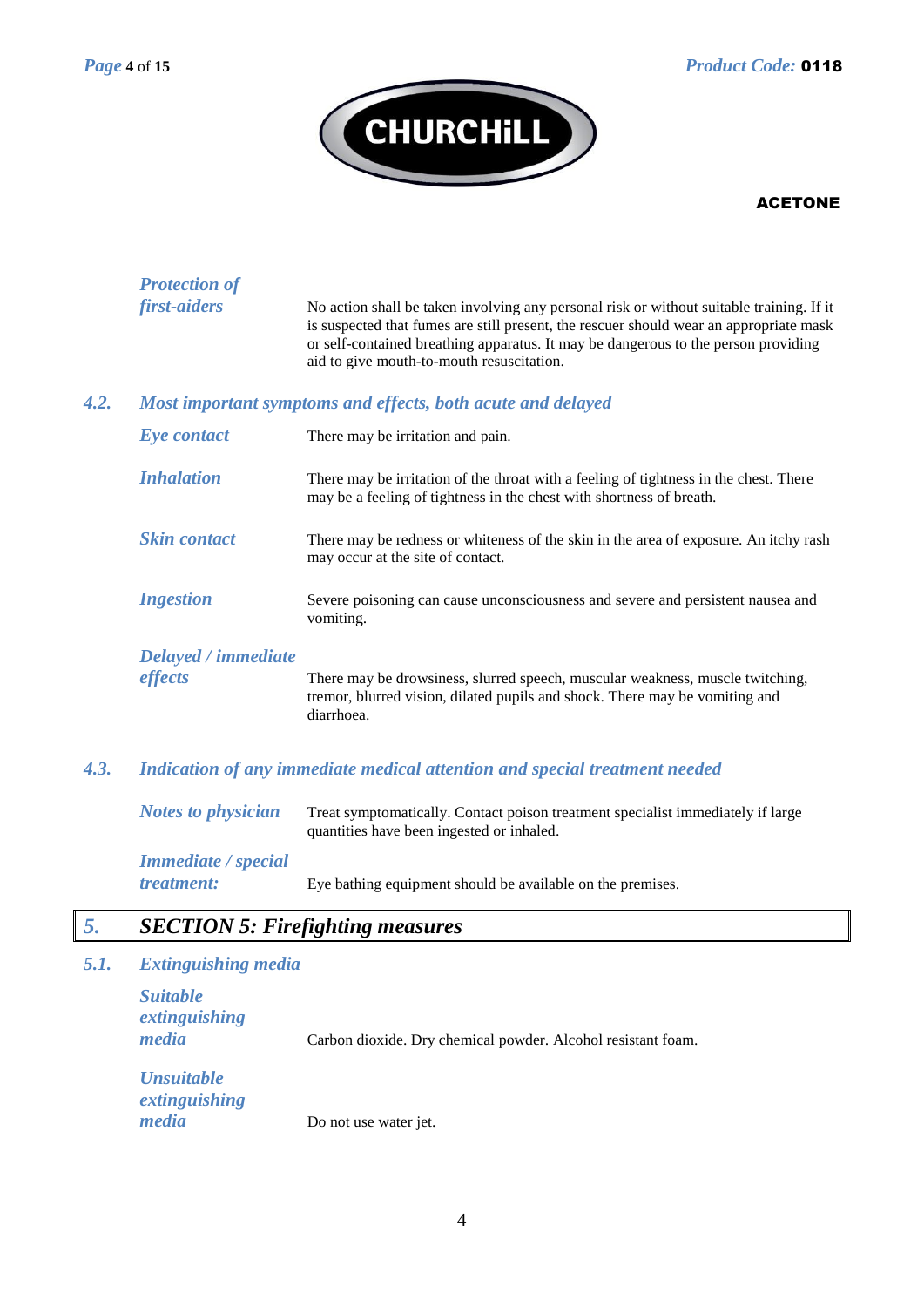

# *5.2. Special hazards arising from the substance or mixture*

| <b>Hazards from the</b>               |                                                                                                                                        |
|---------------------------------------|----------------------------------------------------------------------------------------------------------------------------------------|
| <b>Mixture</b>                        | Highly flammable. Vapour may travel considerable distance to source of ignition and<br>flash back. Forms explosive air-vapour mixture. |
| <b>Hazardous</b><br><i>combustion</i> |                                                                                                                                        |
| <i>products</i>                       | Decomposition products may include the following materials:                                                                            |
|                                       | Carbon dioxide                                                                                                                         |
|                                       | Carbon monoxide                                                                                                                        |

# *5.3. Advice for firefighters*

| <b>Protective actions</b><br>during firefighting                   | Cool containers exposed to heat with water spray and remove them from the fire area<br>if it can be done without risk. Use water to keep fire-exposed containers cool and<br>disperse vapours. Wear self-contained breathing apparatus. Wear protective clothing<br>to prevent contact with skin and eyes.                                                          |
|--------------------------------------------------------------------|---------------------------------------------------------------------------------------------------------------------------------------------------------------------------------------------------------------------------------------------------------------------------------------------------------------------------------------------------------------------|
| <b>Special protective</b><br><i>equipment for</i><br>fire-fighters |                                                                                                                                                                                                                                                                                                                                                                     |
|                                                                    | Fire-fighters should wear appropriate protective equipment and self-contained<br>breathing apparatus (SCBA) with a full face-piece operated in positive pressure<br>mode. Clothing for fire-fighters (including helmets, protective boots and gloves)<br>conforming to European standard EN 469 will provide a basic level of protection for<br>chemical incidents. |

# *6. SECTION 6: Accidental release measures*

#### *6.1. Personal precautions, protective equipment and emergency procedures*

| For non-emergency |                                                                                                                                                                                                                                                                                                                                                                                                                                                                                                                           |
|-------------------|---------------------------------------------------------------------------------------------------------------------------------------------------------------------------------------------------------------------------------------------------------------------------------------------------------------------------------------------------------------------------------------------------------------------------------------------------------------------------------------------------------------------------|
| <b>Personnel</b>  | No action shall be taken involving any personal risk or without suitable training.<br>Evacuate surrounding areas. Keep unnecessary and unprotected personnel from<br>entering. Isolate leaks providing there is no additional risk to those performing this<br>task. Personal protection equipment must be used to avoid direct contact with the<br>spillage. Shut off all ignition sources. Avoid breathing vapour or mist. Provide<br>adequate ventilation. Wear appropriate respirator when ventilation is inadequate. |
| For emergency     |                                                                                                                                                                                                                                                                                                                                                                                                                                                                                                                           |
| responders        | If specialised clothing is required to deal with the spillage, take note of any<br>information in Section 8 on suitable and unsuitable materials. See also the<br>information in "For non-emergency personnel".                                                                                                                                                                                                                                                                                                           |

*6.2. Environmental precautions*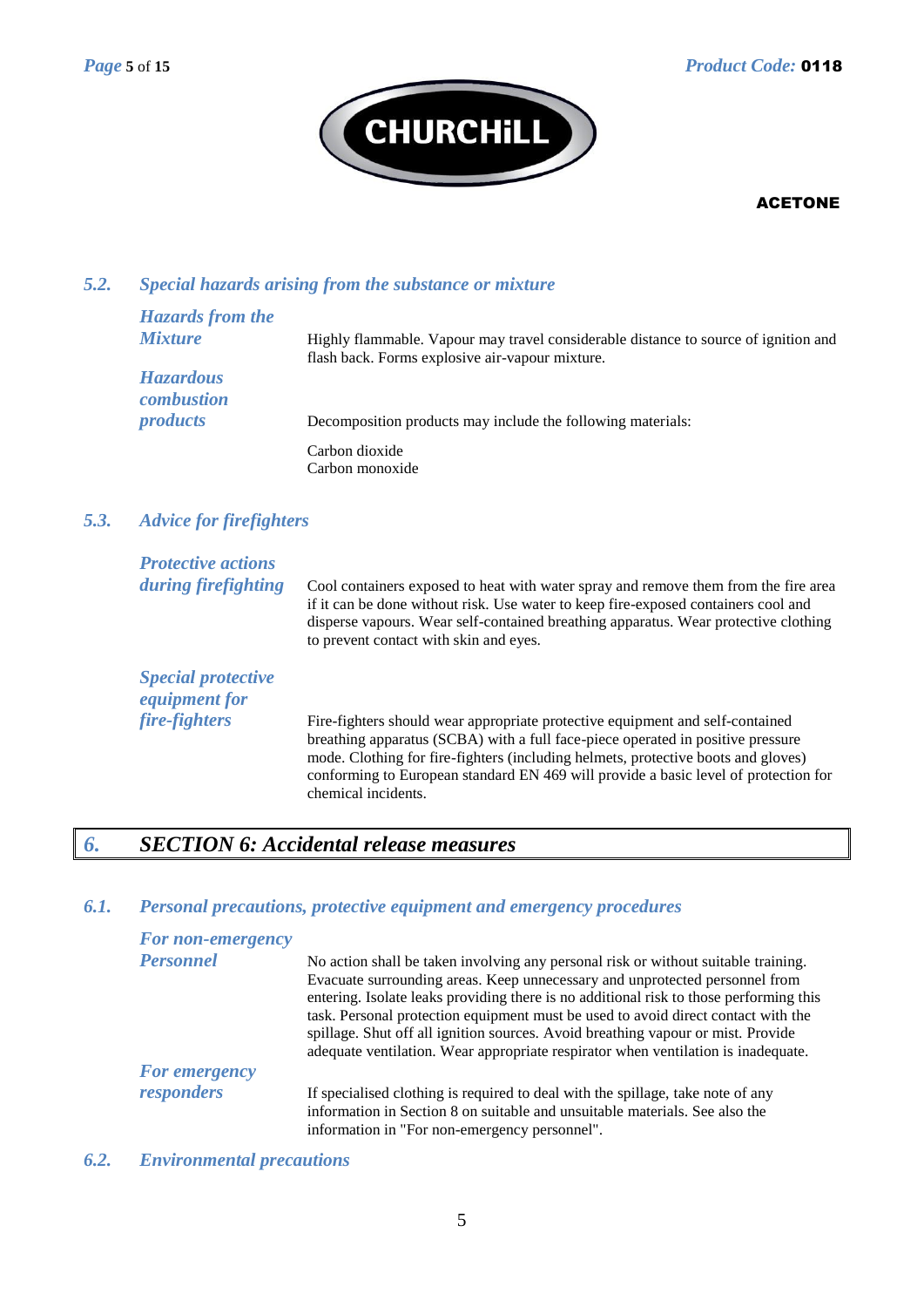

Avoid dispersal of spilt material and runoff and contact with soil, waterways, drains and sewers. Inform the relevant authorities if the product has caused environmental pollution (sewers, waterways, soil or air). Water polluting material. May be harmful to the environment if released in large quantities. Collect spillage.

# *6.3. Methods and material for containment and cleaning up*

**Small spill** Stop leak if without risk. Move containers from spill area. Use spark-proof tools and explosion-proof equipment. Dilute with water and mop up if water-soluble. Alternatively, or if water-insoluble, absorb with an inert dry material and place in an appropriate waste disposal container. Dispose of via a licensed waste disposal contractor.

- *Large spill* Stop leak if without risk. Move containers from spill area. Use spark-proof tools and explosion-proof equipment. Approach the release from upwind. Prevent entry into sewers, water courses, basements or confined areas. Wash spillages into an effluent treatment plant or proceed as follows. Contain and collect spillage with noncombustible, absorbent material e.g. sand, earth, vermiculite or diatomaceous earth and place in container for disposal according to local regulations. Dispose of via a licensed waste disposal contractor. Contaminated absorbent material may pose the same hazard as the spilt product.
- *6.4. Reference to*

*other sections* See Section 1 for emergency contact information. See Section 8 for information on appropriate personal protective equipment. See Section 13 for additional waste treatment information.

# *7. SECTION 7: Handling and storage*

The information in this section contains generic advice and guidance. The list of Identified Uses in Section 1 should be consulted for any available use-specific information provided in the Exposure Scenario(s).

### *7.1. Precautions for safe handling*

Put on appropriate personal protective equipment (see Section 8). Eating, drinking and smoking should be prohibited in areas where this material is handled, stored and processed. Workers should wash hands and face before eating, drinking and smoking. Remove contaminated clothing and protective equipment before entering eating areas. Persons with a history of skin sensitization problems should not be employed in any process in which this product is used. Do not get in eyes or on skin or clothing. Do not ingest. Avoid breathing vapour or mist. Use only with adequate ventilation. Wear appropriate respirator when ventilation is inadequate. Do not enter storage areas and confined spaces unless adequately ventilated. Keep in the original container or an approved alternative made from a compatible material, kept tightly closed when not in use. Store and use away from heat, sparks, open flame or any other ignition source. Use explosion-proof electrical (ventilating, lighting and material handling) equipment. Use non-sparking tools. Take precautionary measures against electrostatic discharges. To avoid fire or explosion, dissipate static electricity during transfer by earthing and bonding containers and equipment before transferring material. Empty containers retain product residue and can be hazardous. Do not reuse container.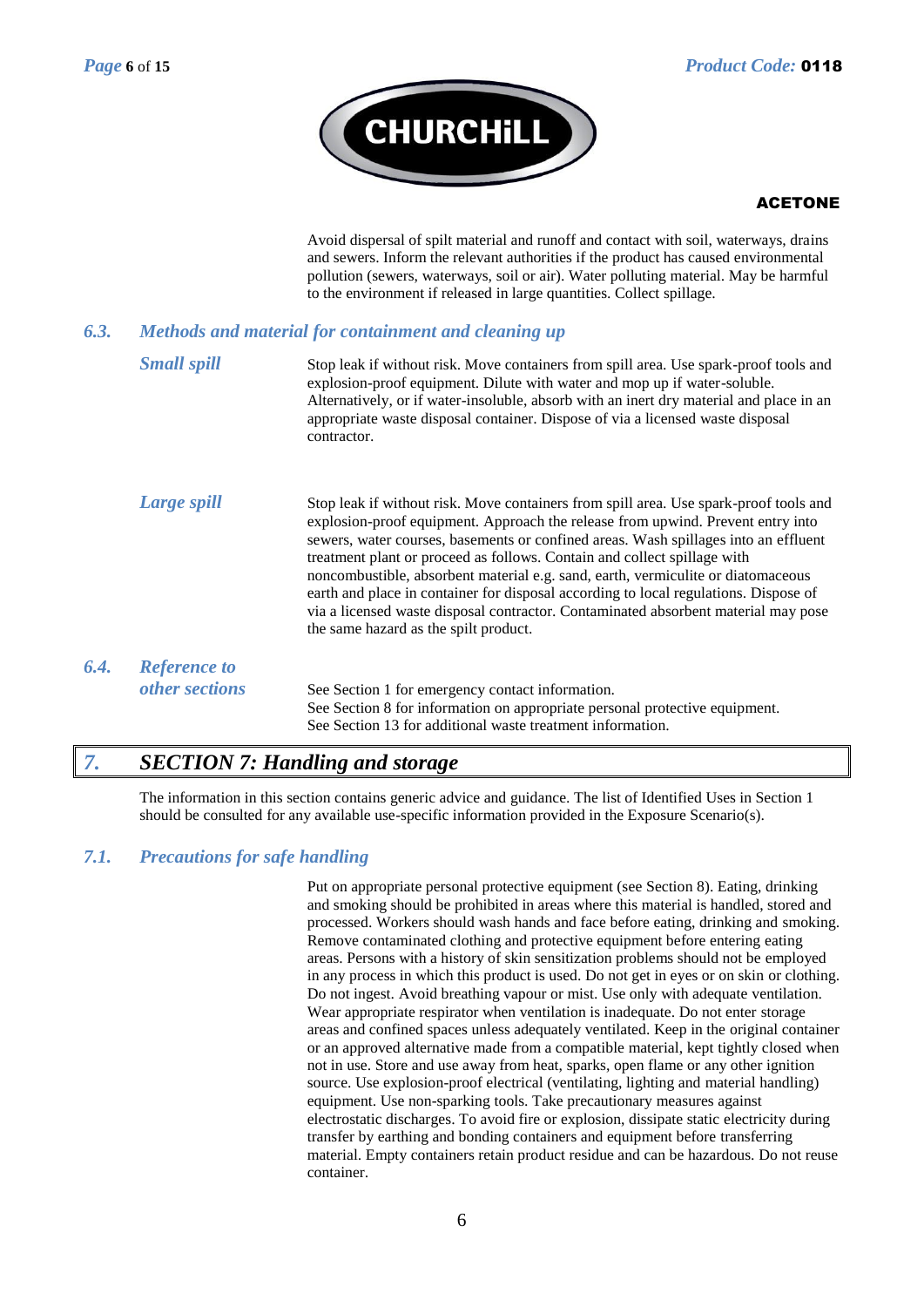

#### *7.2. Conditions for safe storage, including any incompatibilities*

*Storage precautions* Store in accordance with local regulations. Store in a segregated and approved area. Store in original container protected from direct sunlight in a dry, cool and wellventilated area, away from incompatible materials (see Section 10) and food and drink. Store locked up. Eliminate all ignition sources. Separate from oxidizing materials. Keep container tightly closed and sealed until ready for use. Containers that have been opened must be carefully resealed and kept upright to prevent leakage. Do not store in unlabelled containers. Use appropriate containment to avoid environmental contamination.

#### *7.3 Specific end use(s)*

Not available.

# *8. SECTION 8: Exposure Controls/personal protection*

The information in this section contains generic advice and guidance. The list of Identified Uses in Section 1 should be consulted for any available use-specific information provided in the Exposure Scenario(s).

#### *8.1. Control parameters*

| Occupational exposure limits to be monitored in the work environment |                                         |                                                            |          |                                                         |          |  |
|----------------------------------------------------------------------|-----------------------------------------|------------------------------------------------------------|----------|---------------------------------------------------------|----------|--|
| <b>Ingredient name:</b>                                              | <b>Comment</b><br>(from<br><b>EH40)</b> | <b>Time-weighted average <math>-8</math> hrs</b><br>(TWA). |          | <b>Short-term exposure limits –</b><br>(STELs)<br>15min |          |  |
|                                                                      |                                         | ppm.                                                       | $mg/m^3$ | ppm.                                                    | $mg/m^3$ |  |
| Acetone                                                              |                                         | 500                                                        | 1210     | 1500                                                    | 3620     |  |

#### *Comments are from HSE Guidance Note EH40/2005 Workplace exposure limits (WELs)*

#### *DNELs (Workers)*

| <b>Ingredient name:</b> | <i><b>Exposure</b></i>                     | <b>Short term</b>                                                   |                                                                      | Long term                                                   |                                                                      |  |
|-------------------------|--------------------------------------------|---------------------------------------------------------------------|----------------------------------------------------------------------|-------------------------------------------------------------|----------------------------------------------------------------------|--|
|                         |                                            | <b>Systemic</b>                                                     | <b>Local</b>                                                         | <b>Systemic</b>                                             | <b>Local</b>                                                         |  |
| Acetone                 | Oral<br><b>Dermal</b><br><b>Inhalation</b> | No data<br>available<br>No data<br>available<br>$2420 \text{ mg/m}$ | No data<br>available<br>No data<br>available<br>No data<br>available | No data<br>available<br>$186$ mg/kg bw/d<br>$1210$ mg/m $3$ | No data<br>available<br>No data<br>available<br>No data<br>available |  |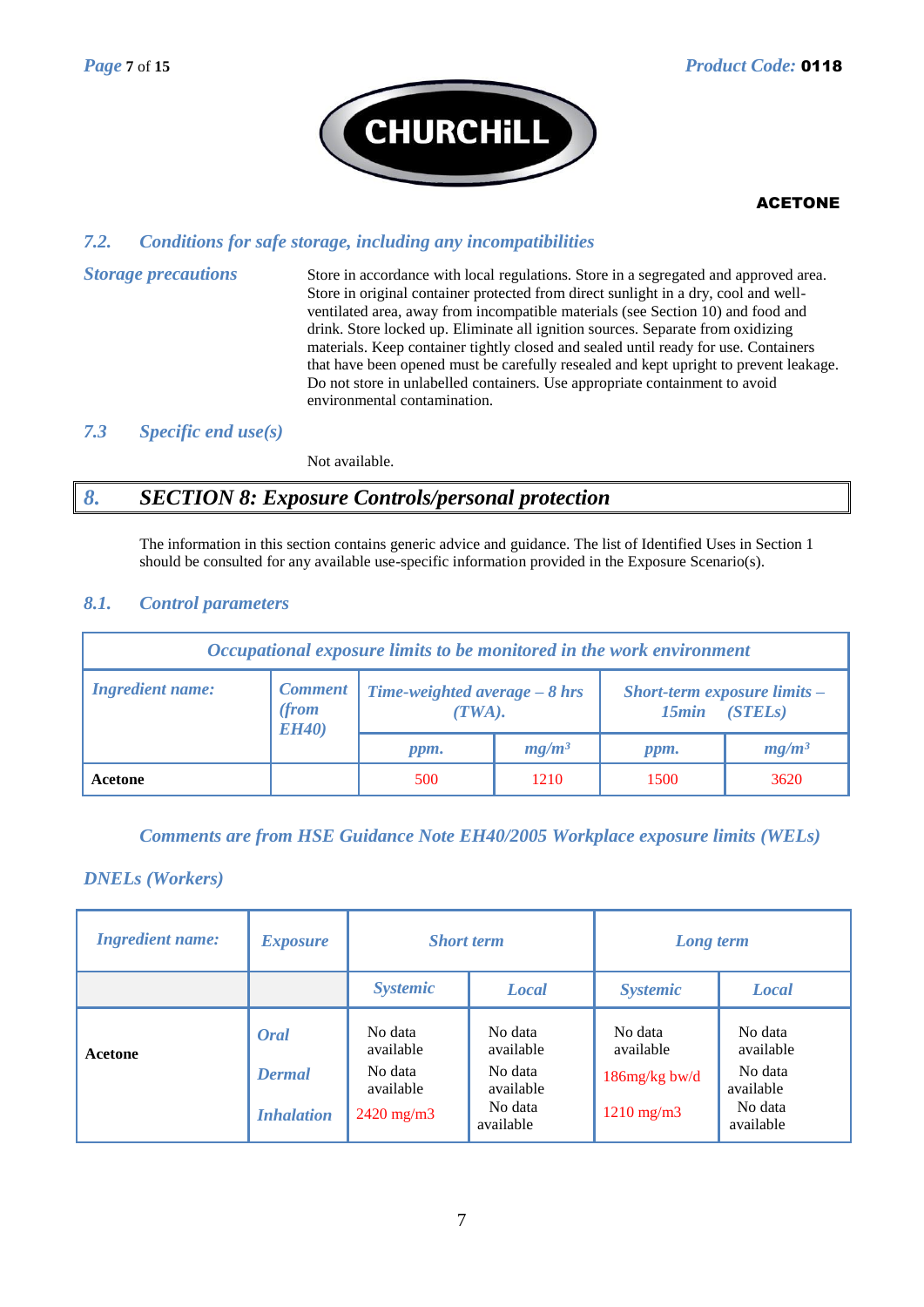

### *DNELs (General Population)*

| <b>Ingredient name:</b> | <b>Exposure</b>                            | <b>Short term</b>                                                    |                                                                      | Long term                                              |                                                                      |
|-------------------------|--------------------------------------------|----------------------------------------------------------------------|----------------------------------------------------------------------|--------------------------------------------------------|----------------------------------------------------------------------|
|                         |                                            | <b>Systemic</b>                                                      | <b>Local</b>                                                         | <b>Systemic</b>                                        | <b>Local</b>                                                         |
| Acetone                 | Oral<br><b>Dermal</b><br><b>Inhalation</b> | No data<br>available<br>No data<br>available<br>No data<br>available | No data<br>available<br>No data<br>available<br>No data<br>available | $62mg/kg$ bw/d<br>$62mg/kg$ bw/d<br>$200 \text{ mg/m}$ | No data<br>available<br>No data<br>available<br>No data<br>available |

### *PNEC*

| <b>Ingredient name:</b> | <b>Environmental sphere</b>                                              | <b>PNEC</b> value                                          |
|-------------------------|--------------------------------------------------------------------------|------------------------------------------------------------|
| Acetone                 | <b>Fresh water</b><br><b>Marine</b> water<br><b>Fresh water sediment</b> | $10.6$ mg/l<br>$1.06$ mg/l<br>$30.4 \text{ mg/kg}$         |
|                         | <b>Marine water sediment</b><br><b>Sewage Treatment</b><br><b>Soil</b>   | $3.04$ mg/kg<br>$100 \text{ mg/l}$<br>$33.3 \text{ mg/kg}$ |

#### *8.2 Exposure controls:*

| <i><b>Appropriate</b></i><br>engineering |                                                                                                                                                                                                             |
|------------------------------------------|-------------------------------------------------------------------------------------------------------------------------------------------------------------------------------------------------------------|
| <i>controls</i>                          | Use only with a dequate ventilation. Use process enclosures, local exhaust ventilation<br>or other engineering controls to keep worker exposure to airborne contaminants                                    |
|                                          | below any recommended or statutory limits. The engineering controls also need to<br>keep gas, vapour or dust concentrations below any lower explosive limits. Use<br>explosion-proof ventilation equipment. |

### *8.3 Individual protection measures, such as personal protective equipment (PPE)*

*Hygiene measures* Wash hands, forearms and face thoroughly after handling chemical products, before eating, smoking and using the lavatory and at the end of the working period. Appropriate techniques should be used to remove potentially contaminated clothing.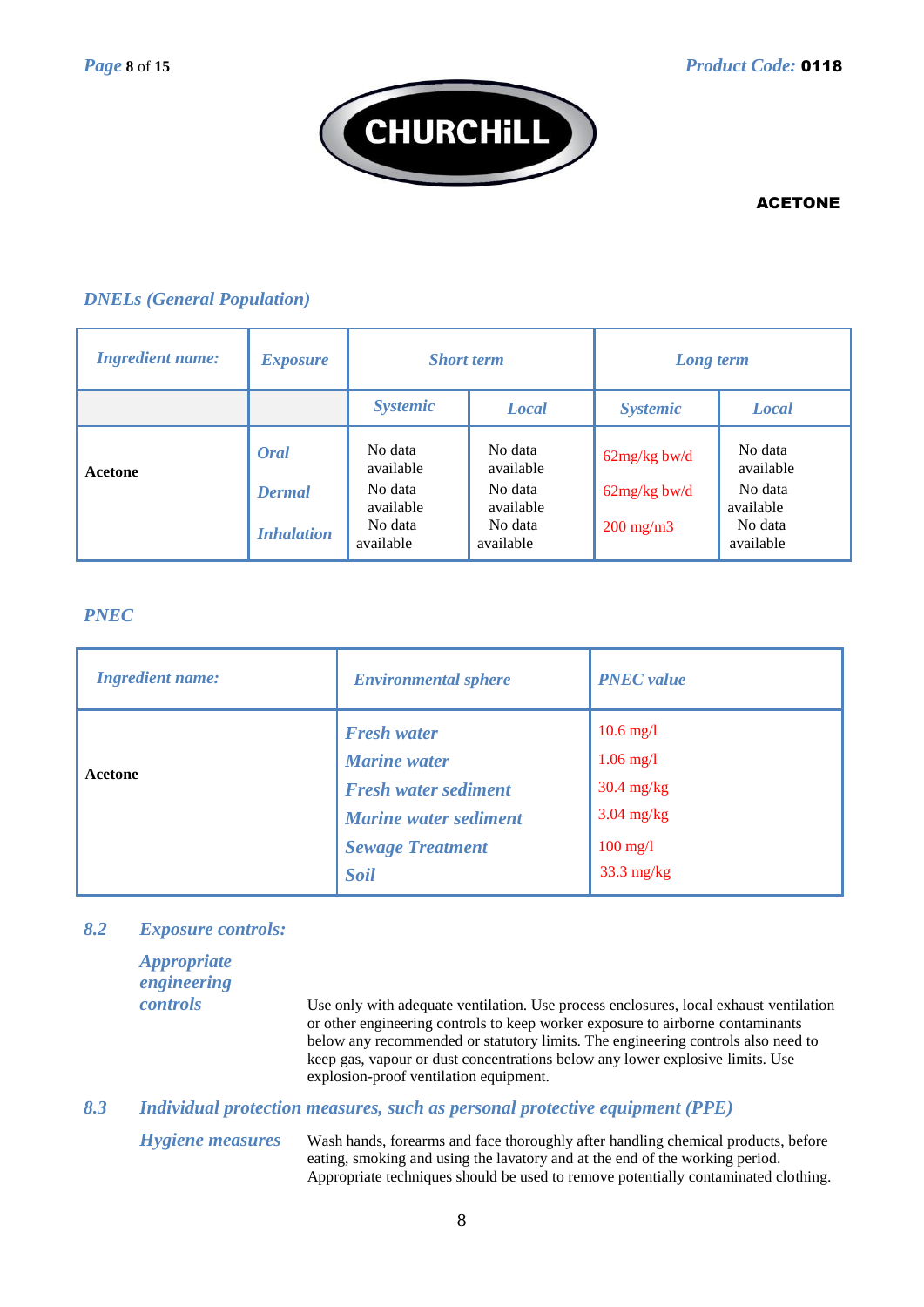

Wash contaminated clothing before reusing. Ensure that eyewash stations and safety showers are close to the workstation location.

*Eye/face protection* Eyewear complying with an approved standard should be worn if a risk assessment indicates eye contact is possible. The following protection should be worn: Chemical splash goggles.



| <b>Skin</b>          |                                                                                                                                                                                                                                                                                                                                                        |
|----------------------|--------------------------------------------------------------------------------------------------------------------------------------------------------------------------------------------------------------------------------------------------------------------------------------------------------------------------------------------------------|
| protection           | For hands, chemical-resistant, impervious gloves complying with an approved<br>standard should be worn if a risk assessment indicates skin contact is possible. The<br>most suitable glove should be chosen in consultation with the glove<br>supplier/manufacturer that can provide information about the breakthrough time of<br>the glove material. |
|                      | <b>For body</b> , Personal protective equipment should be selected based on the task being<br>performed and the risks involved.                                                                                                                                                                                                                        |
|                      | For feet, appropriate footwear and any additional skin protection measures should be<br>selected based on the task being performed and the risks involved.                                                                                                                                                                                             |
|                      | Protective gloves<br>Overall<br>Safety boots                                                                                                                                                                                                                                                                                                           |
| <b>Respiratory</b>   |                                                                                                                                                                                                                                                                                                                                                        |
| <b>Protection</b>    | Self-contained breathing apparatus must be available in case of emergency. Use air-<br>fed respirator. Gas/vapour filter, type A: organic vapours (EN141).                                                                                                                                                                                             |
| <b>Environmental</b> |                                                                                                                                                                                                                                                                                                                                                        |
| exposure             |                                                                                                                                                                                                                                                                                                                                                        |
| controls             | Emissions from ventilation or work process equipment should be checked to<br>ensure they comply with the requirements of environmental protection<br>legislation. In some cases, fume scrubbers, filters or engineering<br>modifications to the process equipment will be necessary to reduce<br>emissions to acceptable levels.                       |

# *9. SECTION 9: Physical and Chemical Properties*

#### *9.1. Information on basic physical and chemical properties*

*Appearance Physical State* Liquid *Colour* Colourless *Odour* Characteristic *Odour threshold* Not available *pH* Not available *Melting point* Not available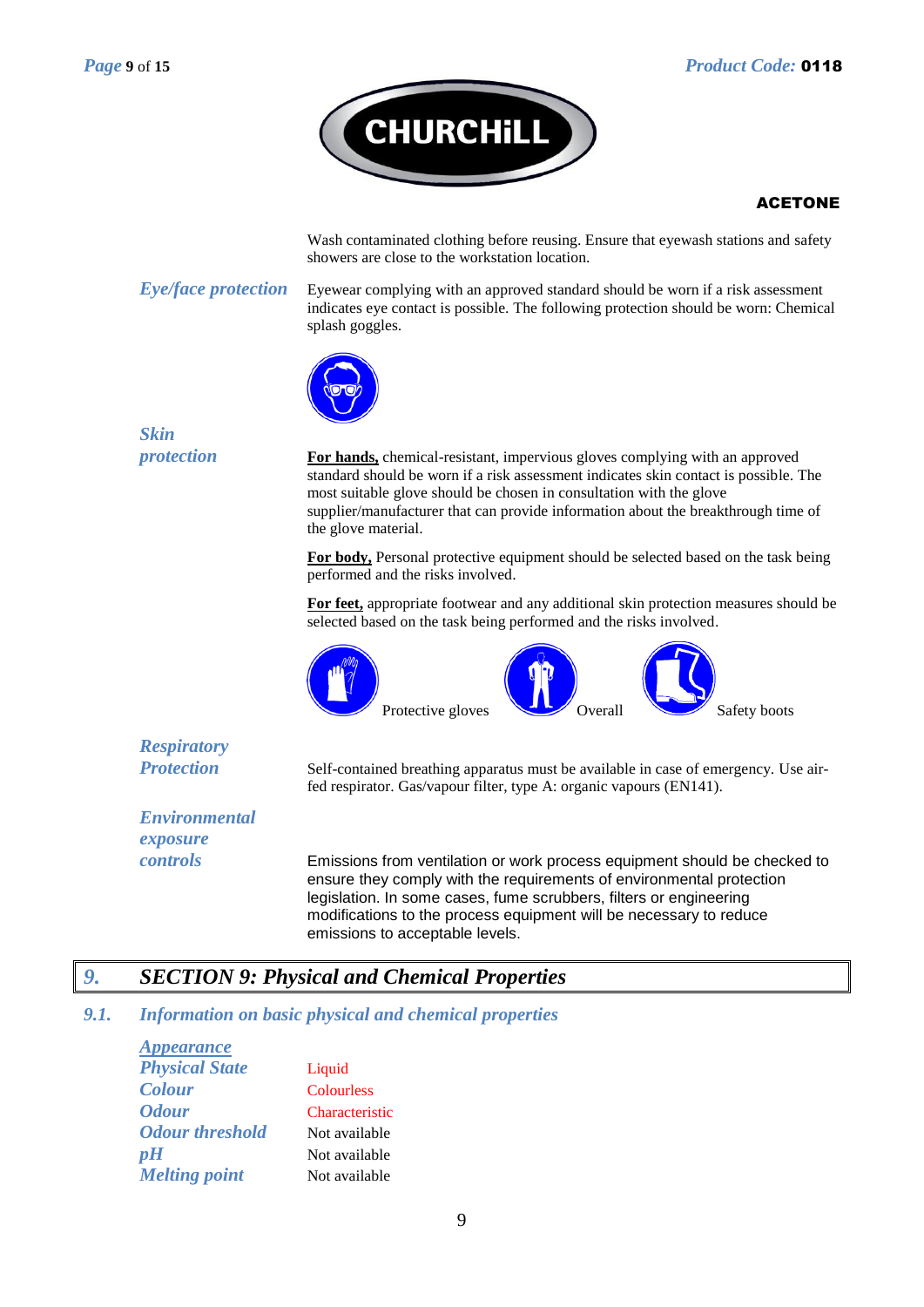

| <b>Freezing point</b>        | -94 °C                                                                |
|------------------------------|-----------------------------------------------------------------------|
| <b>Initial boiling point</b> | 56 °C                                                                 |
| <b>Boiling range</b>         | Not available                                                         |
| <b>Flash point</b>           | $-16.99$ °C - closed cup                                              |
| <b>Evaporation rate</b>      | Not available                                                         |
| <b>Flammability</b>          |                                                                       |
| (solid, gas)                 | Not available                                                         |
| <b>Upper/lower</b>           |                                                                       |
| <b>Flammability or</b>       |                                                                       |
| <b>Explosive limits</b>      | Upper explosion limit: $13\%$ (V)<br>Lower explosion limit: $2\%$ (V) |
| <b>Vapour pressure</b>       | 533.3 hPa at 39.5 °C                                                  |
|                              | 245.3 hPa at 20.0 °C                                                  |
| <i>Vapour density</i>        | Not available                                                         |
| <b>Relative density</b>      | 0.791 g/mL at 25 $^{\circ}$ C                                         |
| Solubility(ies)              | completely miscible                                                   |
| <b>Partition coefficient</b> |                                                                       |
| n-octanol/water              | log Pow: -0.24                                                        |
| <b>Auto-ignition</b>         |                                                                       |
| temperature                  | 465.0 °C                                                              |
| <b>Decomposition</b>         |                                                                       |
| temperature                  | Not available                                                         |
| <b>Viscosity</b>             | Not available                                                         |
| <b>Explosive properties</b>  | Not available                                                         |
| <b>Oxidising properties</b>  | Not available                                                         |

# *10. SECTION 10: Stability and reactivity*

| <i><b>10.1</b></i> | <b>Reactivity:</b>                            |                                                                                            |
|--------------------|-----------------------------------------------|--------------------------------------------------------------------------------------------|
|                    |                                               | No specific test data related to reactivity available for this product or its ingredients. |
| <b>10.2</b>        | <b>Chemical Stability:</b>                    |                                                                                            |
|                    |                                               | This product is stable.                                                                    |
|                    | 10.3. Possibility of hazardous reactions      |                                                                                            |
|                    |                                               | Under normal conditions of storage and use, hazardous reactions will not occur.            |
|                    | 10.4. Conditions to avoid                     |                                                                                            |
|                    |                                               | In a fire, hazardous decomposition products may be produced.                               |
|                    | 10.5. Incompatible materials                  |                                                                                            |
|                    |                                               | Keep away from: oxidising agents, strong alkalis, strong acids.                            |
|                    | <b>10.6.</b> Hazardous decomposition products |                                                                                            |
|                    |                                               | Decomposition products may include the following materials: carbon monoxide,               |
|                    |                                               | carbon dioxide and smoke.                                                                  |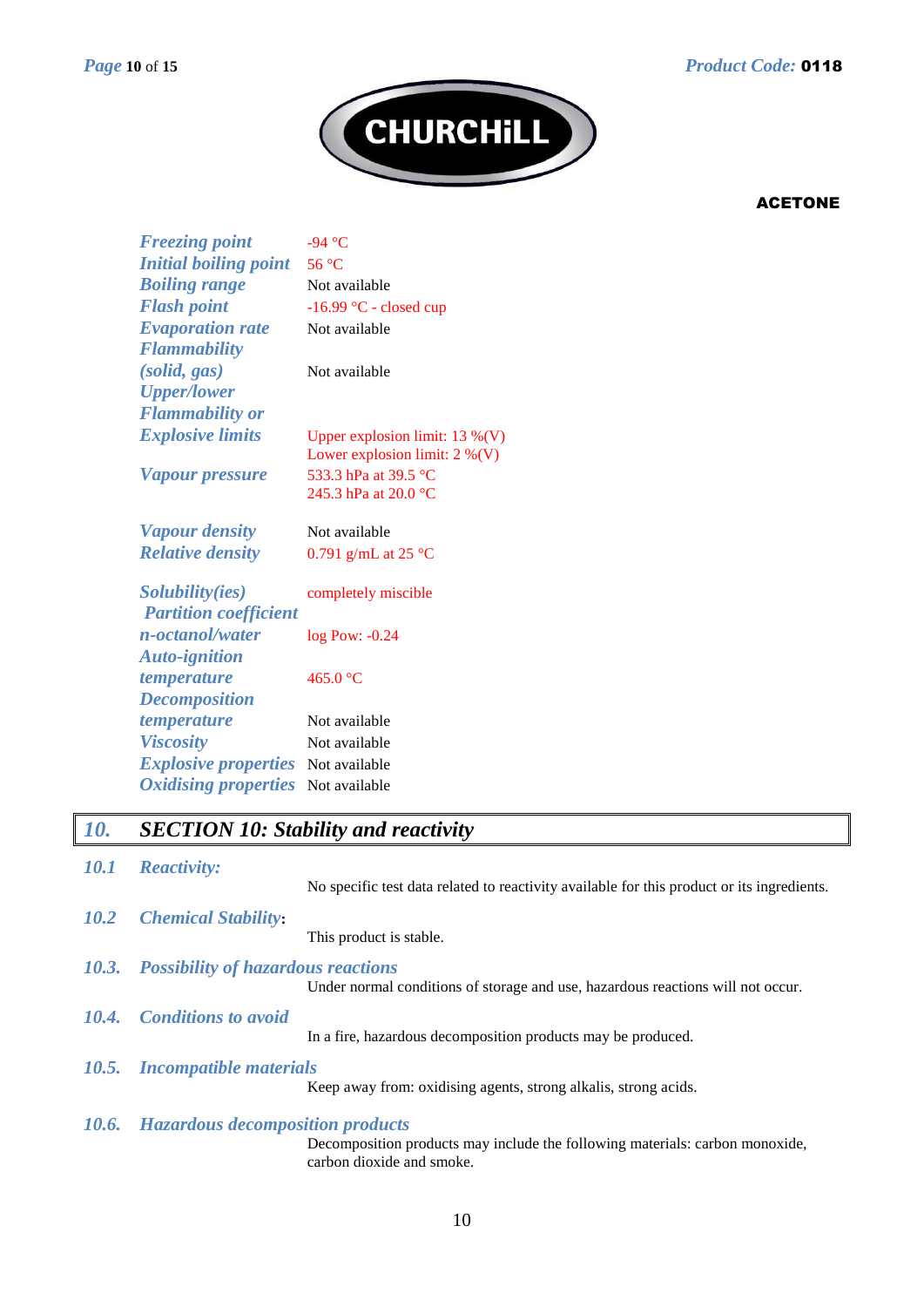

# *11. SECTION 11: Toxicological information*

# *11.1. Information on toxicological effects*

| <b>Ingredient name:</b> | <b>Acute toxicity test</b>                                                         | <b>Species</b>           | <b>Dose</b>                                                 | <b>Exposure</b> |
|-------------------------|------------------------------------------------------------------------------------|--------------------------|-------------------------------------------------------------|-----------------|
| Acetone                 | $Oral - LD_{50}$<br>$Dermal - LD_{50}$<br><b>Inhalation – <math>LC_{50}</math></b> | Rat<br>Guinea Pig<br>Rat | 5800 mg/kg bw<br>$7426$ mg/kg bw<br>50100 mg/m <sup>3</sup> | 8 hrs           |

| <b>Skin corrosion</b> /                    |                                                                                                                                                                                                           |
|--------------------------------------------|-----------------------------------------------------------------------------------------------------------------------------------------------------------------------------------------------------------|
| <i>irritation</i>                          | Skin - Rabbit<br>Result: Mild skin irritation - 24 h                                                                                                                                                      |
| <b>Serious</b> eye                         |                                                                                                                                                                                                           |
| damage/irritation                          | Eyes - Rabbit<br>Result: Eye irritation - 24 h                                                                                                                                                            |
| <b>Respiratory or</b>                      |                                                                                                                                                                                                           |
| skin sensitization                         | Guinea pig<br>Result: Does not cause skin sensitisation.                                                                                                                                                  |
| <b>Germ</b> cell                           |                                                                                                                                                                                                           |
| mutagenicity                               | Based on available data the classification criteria are not met.                                                                                                                                          |
| <b>Carcinogenicity</b>                     | Based on available data, the classification criteria are not met, as it does not contain<br>substances classified as dangerous for the effects mentioned. For more information<br>see section 3.          |
|                                            | Reproductive toxicity Based on available data, the classification criteria are not met, as it does not contain<br>substances classified as dangerous for this effect. For more information see section 3. |
| <b>Specific target</b><br>organ toxicity - |                                                                                                                                                                                                           |
| single exposure                            | Based on available data, the classification criteria are not met, as it does not contain<br>substances classified as dangerous for this effect. For more information see section 3.                       |
| <b>Specific target</b><br>organ toxicity - |                                                                                                                                                                                                           |
| repeated exposure                          | Based on available data, the classification criteria are not met, however, it does<br>contain substances classified as dangerous with repeated exposure. For more<br>information see section 3.           |
| <b>Aspiration hazard</b>                   | Based on available data, the classification criteria are not met, as it does not contain<br>substances classified as dangerous for this effect. For more information see section 3.                       |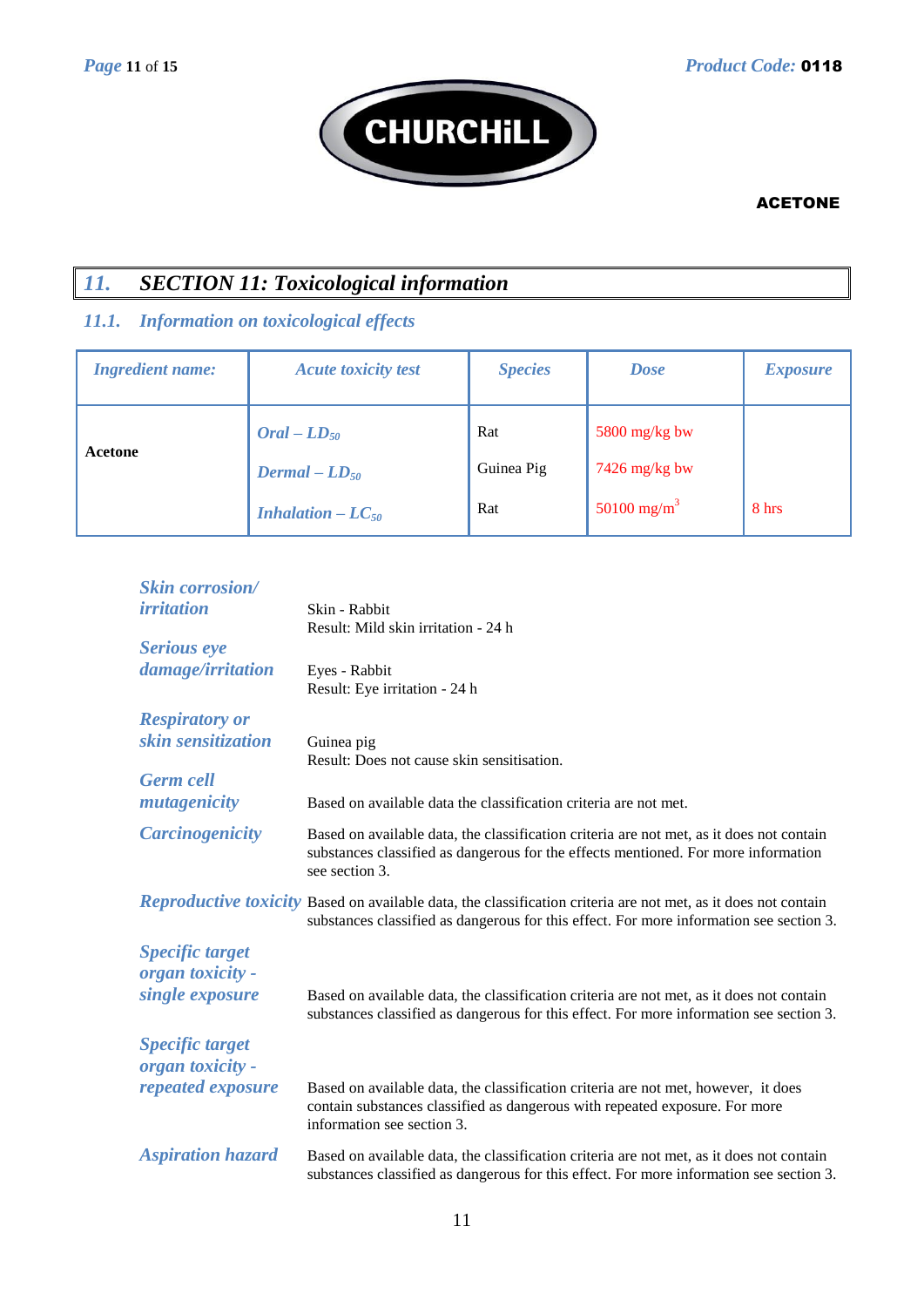

# *12. SECTION 12: Ecological Information*

# *12.1. Toxicity*

| <b>Ingredient name:</b> | <b>Acute toxicity test</b> | <b>Genus</b> - Species                                                                      | <b>Dose</b>                | <i>Exposure</i>  |
|-------------------------|----------------------------|---------------------------------------------------------------------------------------------|----------------------------|------------------|
| Acetone                 | $LC_{50}$<br>$LC_{50}$     | Fish - Oncorhynchus mykiss<br>(Rainbow Trout)<br>Crustacean - Daphnia magna<br>(Water flea) | $5540$ mg/L<br>$8800$ mg/L | 96 hrs<br>48 hrs |

# *12.2. Persistence and degradability*

| <b>Ingredient name:</b> | $\lfloor$ Concentration $\lfloor$ | <b>Duration of test</b> | <b><i>% Biodegradability</i></b> |
|-------------------------|-----------------------------------|-------------------------|----------------------------------|
| Acetone                 | $\sqrt{7.8 - 15.6 \mu g/L}$       | $\vert$ 28 days         | 90.9                             |

#### *12.3. Bioaccumulative potential*

| <b>Ingredient name:</b> | <b>BCF</b> | $Log P_{ow}$      | <b>Potential</b> |
|-------------------------|------------|-------------------|------------------|
| Acetone                 |            | No data available | Very low         |

#### *12.4. Mobility in soil*

| <b>Ingredient name:</b> | $\mathbf{A}_{\theta}$ | <i>HLC</i><br>(Henry's law constant) | <b>Surface tension</b> |
|-------------------------|-----------------------|--------------------------------------|------------------------|
| Acetone                 | No data available     | No data available                    | No data available      |

# *12.5. Results of PBT and vPvB assessment*

This product is not identified as a PBT/vPvB substance.

### *12.6. Other adverse effects*

No data available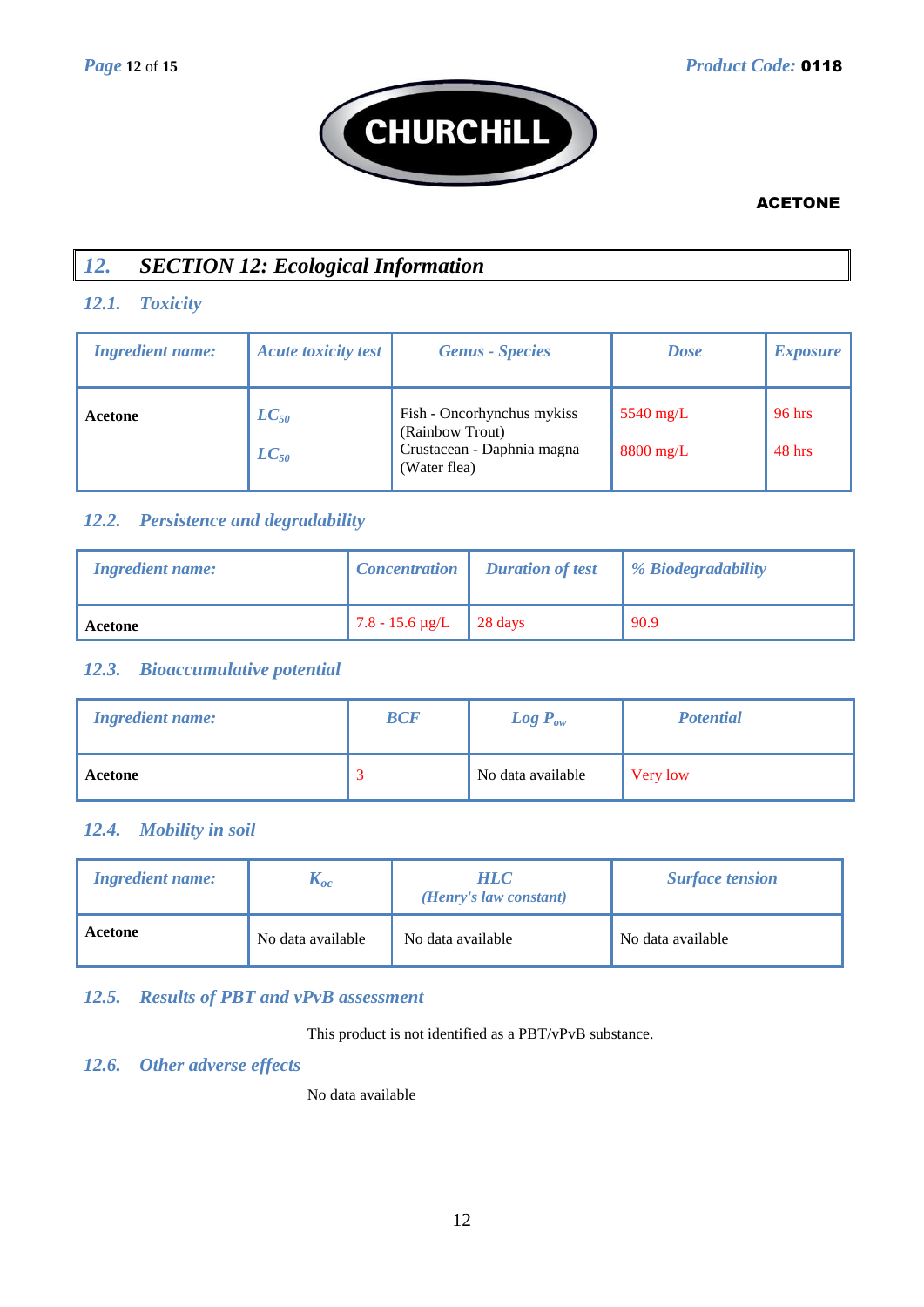

# *13. SECTION 13: Disposal considerations*

#### *13.1. Waste treatment methods*

#### *European waste catalogue (EWC)*

| <b>Waste code</b> | <b>Description</b>                                                                 |
|-------------------|------------------------------------------------------------------------------------|
| $080111*$         | Waste paint and varnish containing organic solvents or other dangerous substances. |

### *Packaging*

| <b>Waste code</b> | <b>Description</b> |
|-------------------|--------------------|
| 15 01 04          | Metallic cans      |

# *14. SECTION 14: Transport information*

|                                                         | <b>Land</b>    | <b>Inland</b><br><b>Waterways</b> | <b>Sea</b>     | Air            |
|---------------------------------------------------------|----------------|-----------------------------------|----------------|----------------|
|                                                         | <b>ADR/RID</b> | <b>ADN</b>                        | <b>IMDG</b>    | <b>ICAO</b>    |
| <b>UN</b> number                                        | <b>UN1090</b>  | <b>UN1090</b>                     | <b>UN1090</b>  | <b>UN1090</b>  |
| UN proper shipping name                                 | <b>ACETONE</b> | <b>ACETONE</b>                    | <b>ACETONE</b> | <b>ACETONE</b> |
| Transport.hazard.class(es)                              | 3              | 3                                 | 3              | 3              |
| <b>Packing group</b>                                    | $\mathbf{I}$   | $\Pi$                             | $\mathbf{H}$   | $\mathbf H$    |
| <b>Environmental hazards</b><br><b>Marine pollutant</b> | N <sub>0</sub> | No                                | No             | N <sub>0</sub> |
| <b>Special precautions for user</b>                     |                |                                   |                |                |
| <b>Tunnel restriction code</b>                          | D/E            |                                   |                |                |

*Disposal methods* The generation of waste should be avoided or minimised wherever possible. Disposal of this product, should at all times comply with the requirements of environmental protection and waste disposal legislation and any regional local authority requirements. Dispose of surplus and non-recyclable products via a licensed waste disposal contractor. Waste should not be disposed of untreated to the sewer unless fully compliant with the requirements of all authorities with jurisdiction.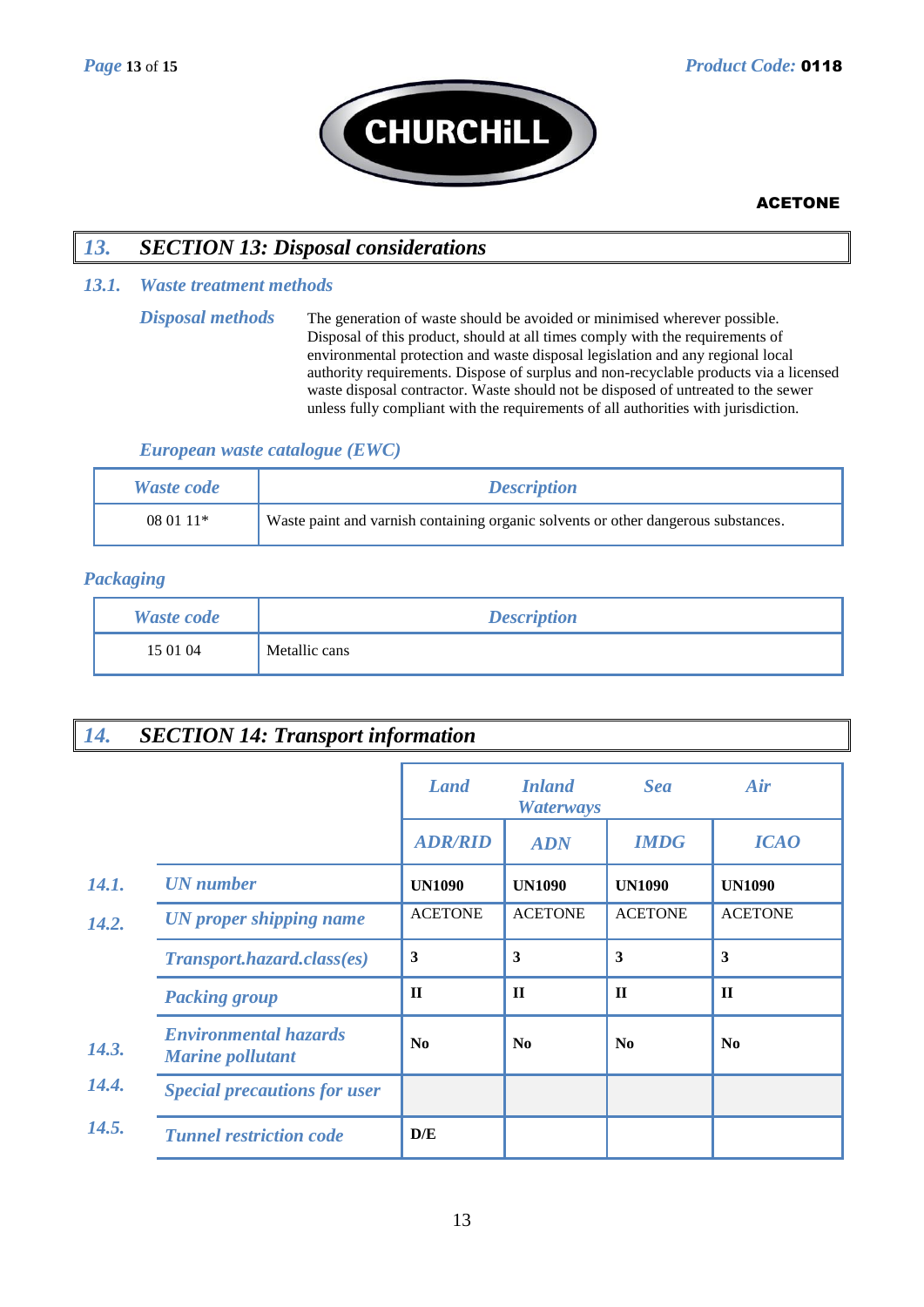

| <b>Transport category</b> |  |
|---------------------------|--|
|                           |  |

*14.6*

# *15. SECTION 15: Regulatory information*

*15.1. Safety, health and environmental regulations/legislation specific for the substance or mixture*

*EU Regulation (EC) No. 1907/2006 (REACH) Annex XIV - List of substances subject to authorisation.*

Not listed in Annex XIV.

*Annex XVII – Restrictions on the manufacture, placing on the market and use of certain dangerous substances, mixtures and articles.*

Not applicable.

*15.2. Chemical safety assessment*

No Chemical Safety Assessment has been carried out.

# *16. SECTION 16: Other information*

*This safety data sheet conforms to Regulation (EC) No. 1907/2006 (REACH), Annex II, as amended by Regulation (EU) No. 2015/830.*

| <i><b>Abbreviations</b></i> |  |  |
|-----------------------------|--|--|
| and Acronyms                |  |  |

| and Acronyms | <b>DNEL</b>   |                          | Derived No Effect Level                                  |
|--------------|---------------|--------------------------|----------------------------------------------------------|
|              | <b>PNEC</b>   | Ξ.                       | Predicted No Effect Concentration                        |
|              | EUH statement | $\overline{\phantom{a}}$ | CLP-specific Hazard statement                            |
|              | <b>ADR</b>    |                          | European agreement concerning the international carriage |
|              |               |                          | of dangerous goods by road.                              |
|              | <b>IMDG</b>   |                          | International maritime dangerous goods code.             |
|              | <b>IATA</b>   |                          | International Air Transport Association.                 |
|              | <b>ICAO</b>   |                          | International Civil Aviation Organisation.               |
|              | <b>BCF</b>    |                          | <b>Bio Concentration Factor</b>                          |
|              | $LD_{50}$     |                          | Lethal Dose 50                                           |
|              | $EC_{50}$     |                          | <b>Effective Concentration 50</b>                        |
|              | $Log P_{ow}$  | ۰.                       | Octanol-water partition coefficient                      |
|              | $K_{oc}$      |                          | Partition coefficient of organic carbon                  |
|              |               |                          |                                                          |

*Full Text of* 

*Physical Hazards* H225 - Highly flammable liquid and vapour.